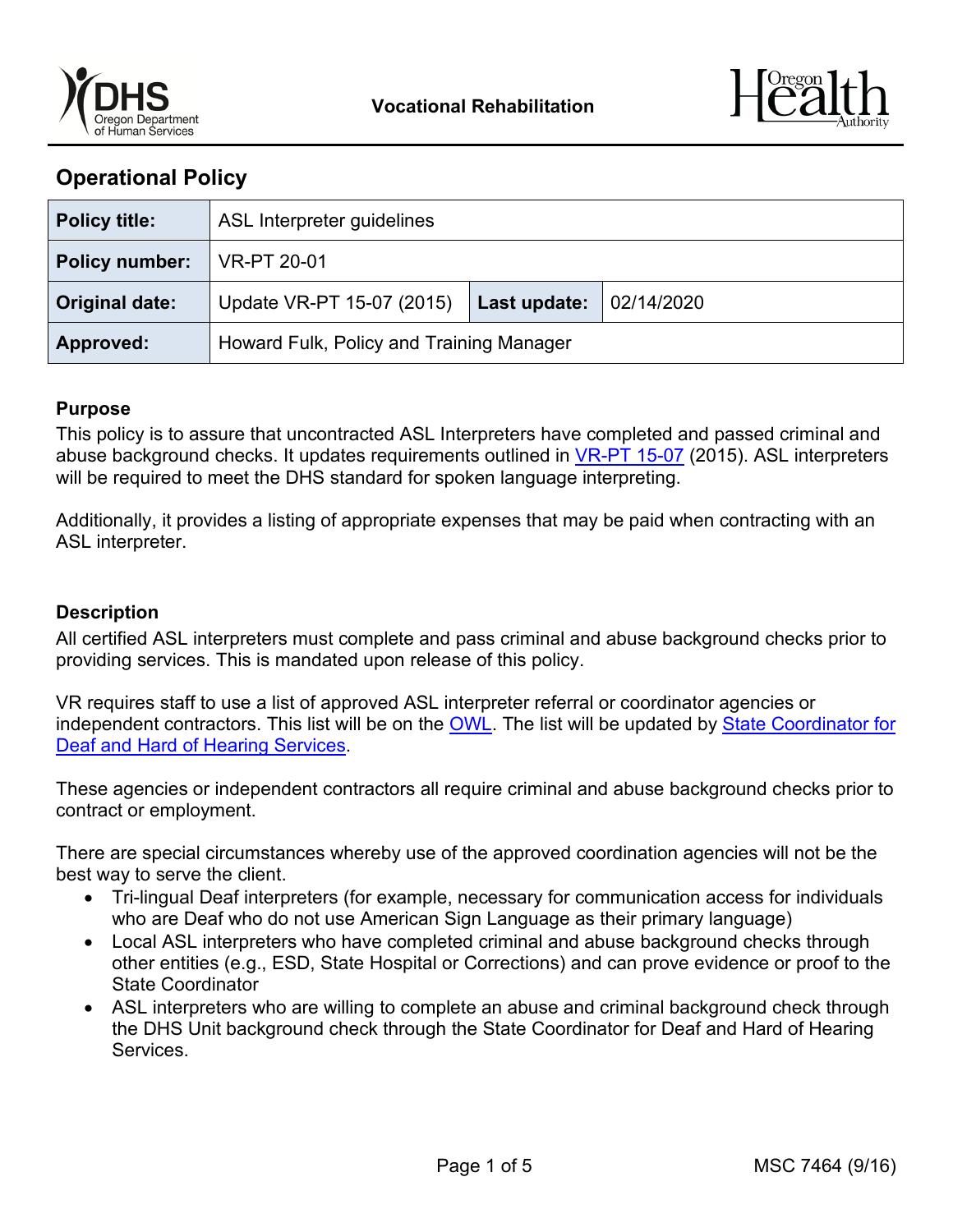## **Expenses that may be paid**

Appropriate expenses may include:

- Two-hour minimum charge for services (there could be charge for less than two hours of service)
- Travel to and from including time and mileage (Use the *current* IRS business standard mileage rate. The IRS 2020 business standard mileage rate is \$0.575 per mile. Source: IRS 2020 Standard Mileage Rates, Notice 2020-05, page 3.)
- Surcharges for assignments
- Parking fees but not parking fines
- Tolls, as appropriate
- Surcharges for overnight, weekend, holidays, and evening
- Requiring special training and vocabulary in medical, mental health, legal, or Deaf-Blind settings
- Emergency requests or short notice (a request that is less than 48 hours' notice)
- Cancellation fees (cancellation with less than 48 hours' notice generally)

For any other expenses, discuss with [State Coordinator.](mailto:vr.fieldservices@dhsoha.state.or.us)

### **Procedures**

- 1. Staff determine an ASL interpreter is needed
- 2. Go to list on [OWL.](https://dhsoha.sharepoint.com/teams/Hub-DHS-VR/SitePages/Deaf-Hard-Hearing-Client-Service.aspx?web=1) Select any approved ASL interpreter referral or coordinator agencies or independent contractors from the list.
- 3. All approved ASL interpreter referral or coordinator agencies have said they will serve Statewide. (Travel fees may be applied as outline in the **Expenses that may be paid** list above.)
- 4. Contact the approved ASL interpreter referral or coordinator agencies or independent contractors.
	- a. Provide details related to the appointment
		- i. Date
		- ii. Start time of the meeting
		- iii. Length of time to conduct the meeting. (If you are not familiar with the use of interpreters, plan to spend about twice the time as the usual meeting might take. If you have questions, contact the [State Coordinator.](mailto:vr.fieldservices@dhsoha.state.or.us))
		- iv. Location, and,
		- v. Name of the individual(s) to be served
	- b. If sending through email, assure it is a secure server because confidential information is being exchanged.
	- c. Prepare an AFP, as appropriate.
	- d. Provide reference materials to the approved ASL interpreter referral or coordinator, as indicated or appropriate, so the interpreter can prepare for the meeting.
- 5. The approved ASL interpreter referral or coordinator agencies will provide the names and contact for assigned ASL interpreters.
	- a. Some assignments or appointments will require a team of interpreters.
		- i. Both interpreters are paid for the entirety of the appointment.
		- ii. This is usually assignments that are two hours or more in length.
		- iii. If the appointment is up to two hours, probably one interpreter will be assigned. Two hours or more generally requires two interpreters.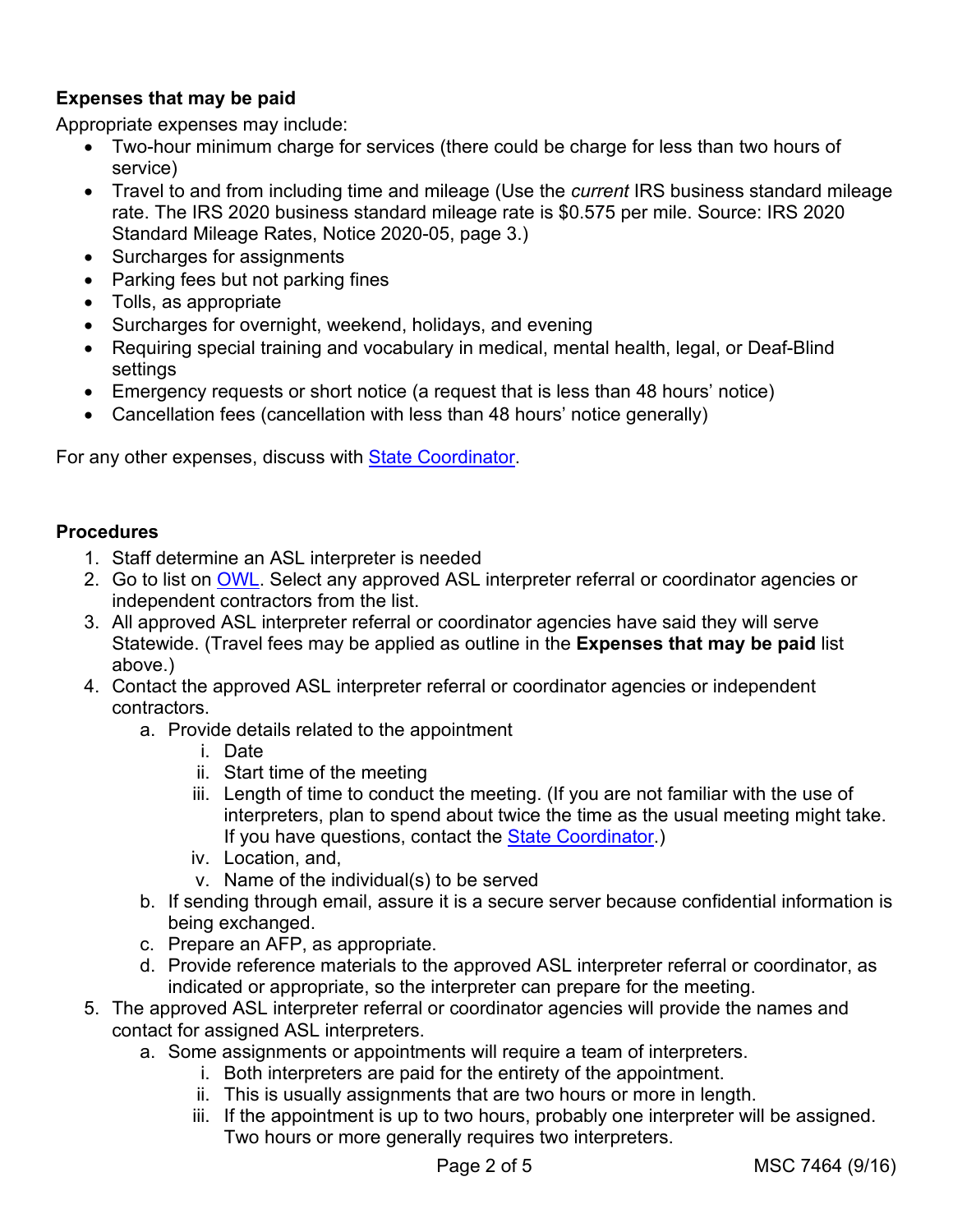- b. In some cases, intern interpreters may accompany the paid interpreter. These interns are not paid. Their participation is appropriate.
- 6. If there are travel costs required to obtain an interpreter, it is an appropriate and necessary expense. Those charges should be paid. (See **Expenses that may be paid** on top of page 2.)

### **Adding new freelance ASL interpreters to the approved list:**

- 1. Field staff submit interpreter's resume and/or proof of certification by Registry for Interpreters for the Deaf (RID) and/or National Association of the Deaf (NAD) to VR State Coordinator for Deaf and Hard of Hearing Services:
	- a. Email to [vr.fieldservices@dhshoha.state.or.us](mailto:vr.fieldservices@dhshoha.state.or.us) and use "ASL Interpreter List Addition" as subject
	- b. Fax to VR Administration at 503-947-5025
- 2. Submit new vendor request form and W-9 to ORCAHELP
- 3. State Coordinator for Deaf and Hard of Hearing Services will verify certification status, then contact the prospective interpreter and obtain proof of successful completion of background check.
- 4. State Coordinator will add the interpreter's information to the "Approved Coordination Programs and Interpreters" list on the OWL (intranet) site and will notify ORCAHELP to proceed with vendor activation.

### **Adding new ASL interpreter coordination agencies to the approved list:**

- 1. Refer owner/manager of coordination program to VR State Coordinator for Deaf and Hard of Hearing Services in VR Administration.
- 2. VR State Coordinator for Deaf and Hard of Hearing Services will discuss applicable policies and procedures with ASL Interpreter Coordination agency staff.
- 3. VR State Coordinator will manage the addition of the coordination agency to the VR vendor and Approved ASL Coordinators lists.

### **Applicability**

This policy applies to all Oregon Vocational Rehabilitation staff including employees, volunteers, trainees and interns.

As keepers of the public trust, all agency employees have a responsibility to comply with state and agency policies, administrative rule, and state and federal law. Oregon Vocational Rehabilitation takes this responsibility seriously and failure to fulfill this responsibility is not treated lightly. Employees who fail to comply with state or agency policy, administrative rule, or state and federal law may face progressive discipline, up to and including dismissal from state service.

### **Policy**

VR will only use ASL Interpreters to provide services to clients or staff who have completed and passed criminal and abuse background checks.

### **References**

**Contract number PA149093** (Page 6-7 of 32) requires:

Confidentiality of Client Information.

(1) All information as to personal facts and circumstances obtained by the Contractor on the Client shall be treated as privileged communications, shall be held confidential, and shall not be divulged without the written consent of the Client, his or her guardian, or the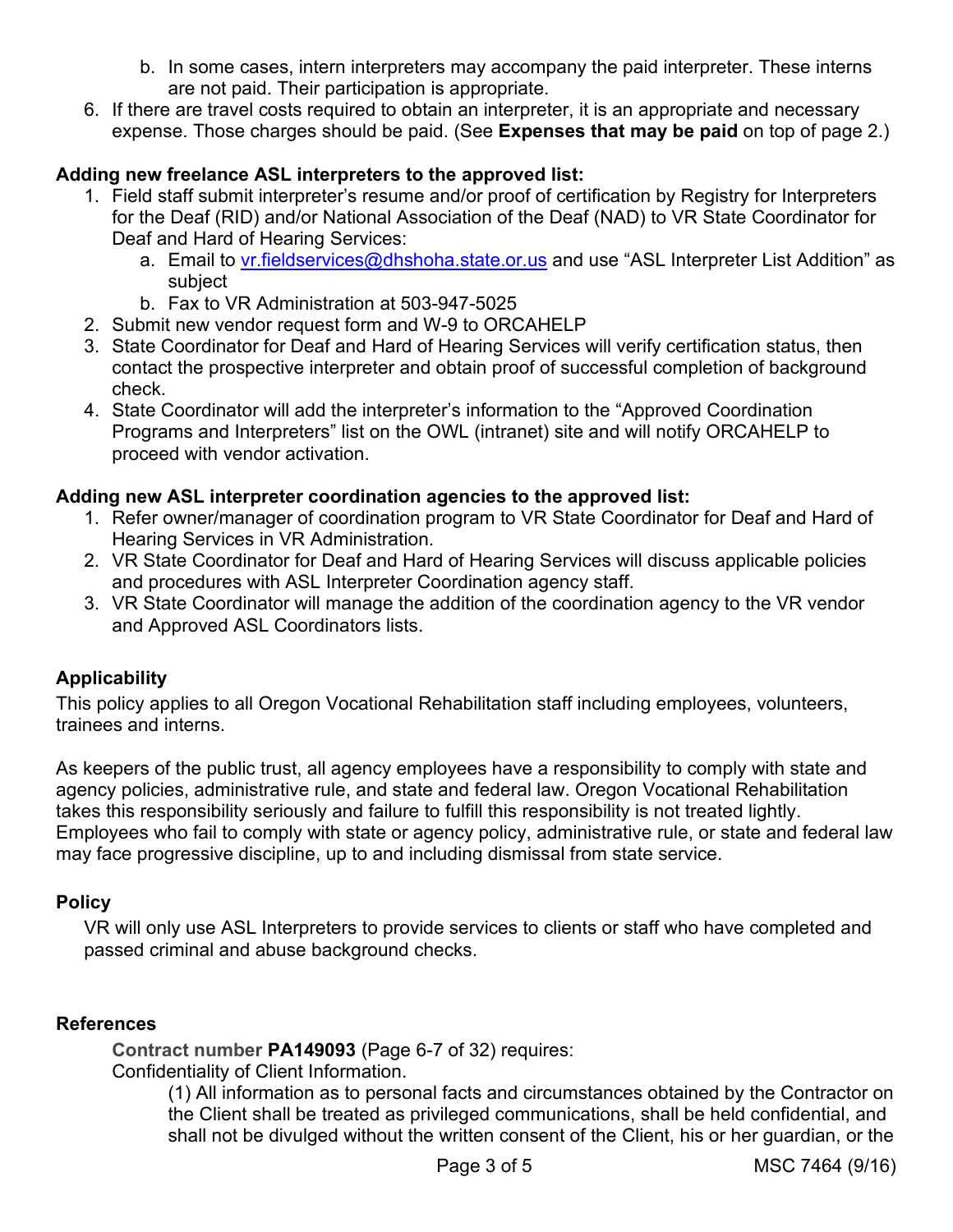responsible parent when the Client is a minor child, or except as required by other terms of this Agreement. Nothing prohibits the disclosure of information in summaries, statistical, or other form, which does not identify particular individuals.

(2) The use or disclosure of information concerning Clients shall be limited to persons directly connected with the administration of this Agreement, Confidentiality policies shall be applied to all requests from outside sources.

(3) Requesting Agency and Contractor will share information as necessary to effectively serve Requesting Agency Clients.

c. Criminal History Check. Contractor shall verify that any employee working with clients referred by Requesting Agency has not been convicted of any of the following crimes: child or elderly abuse, offenses against persons, sexual offenses, child neglect, or any other offense bearing a substantial relation to the qualifications, functions or duties of an employee scheduled to work with Requesting Agency' client. Contractor shall establish verification by:

(1) having the applicant as a condition of employment, apply for and receive a criminal history check from a local Oregon State Police (OSP) office, which will be shared with Contractor, OR

(2) Contractor as an employer will contact the local OSP for an "Oregon only" criminal history check on the applicant/employee. Contractor will need to give to OSP the applicant's name, birth date and social security number.

Contractor shall determine after receiving the criminal history check, whether the employee has listed convictions, and whether these convictions pose a risk to working safely with Requesting Agency clients. If Contractor notes a conviction from any of the above listed crimes on the applicant/employee's record, and Contractor chooses to hire the employee/applicant. Contractor shall confirm in writing, the reasons for hiring the individual.

These reasons shall address how the applicant/employee is presently suitable or able to work with referred Requesting Agency clients in a safe and trustworthy manner. Contractor will place this information, along with the applicant/employee's criminal history check, in the employee's personnel file.

The criminal history check procedures listed above also apply to ASL interpreter referral or coordinator agency. The ASL interpreter referral or coordinator agency shall establish a personal personnel file and place employees' or independent contractors' criminal history check in named file for possibility of future Oregon Vocational Rehabilitation review.

[Internal Revenue Service \(IRS\) 2020 Standard Mileage Rates. Notice 2020-05.](https://www.irs.gov/pub/irs-drop/n-20-05.pdf) 12/31/2019.

### **Related policies**

[6.4 Services to Persons who are Deaf and Hard of Hearing](https://dhsoha.sharepoint.com/teams/Hub-DHS-VR/Shared%20Documents/Policies-Rules-Regulations/Policy-Transmittals/VR-PT-15-07-Services-Deaf-HoH-2015-09-28.pdf?csf=1&e=16Szyn&cid=fdff749a-25fb-4b34-9453-c203373a88b3)

### **Contact**

**[State Coordinator for Deaf and Hard of Hearing Services](mailto:vr.fieldservices@dhsoha.state.or.us)** 

#### **Policy history** 2/14/2020

### **Keywords**

ASL interpreter; background check; appropriate expenses; cancellation